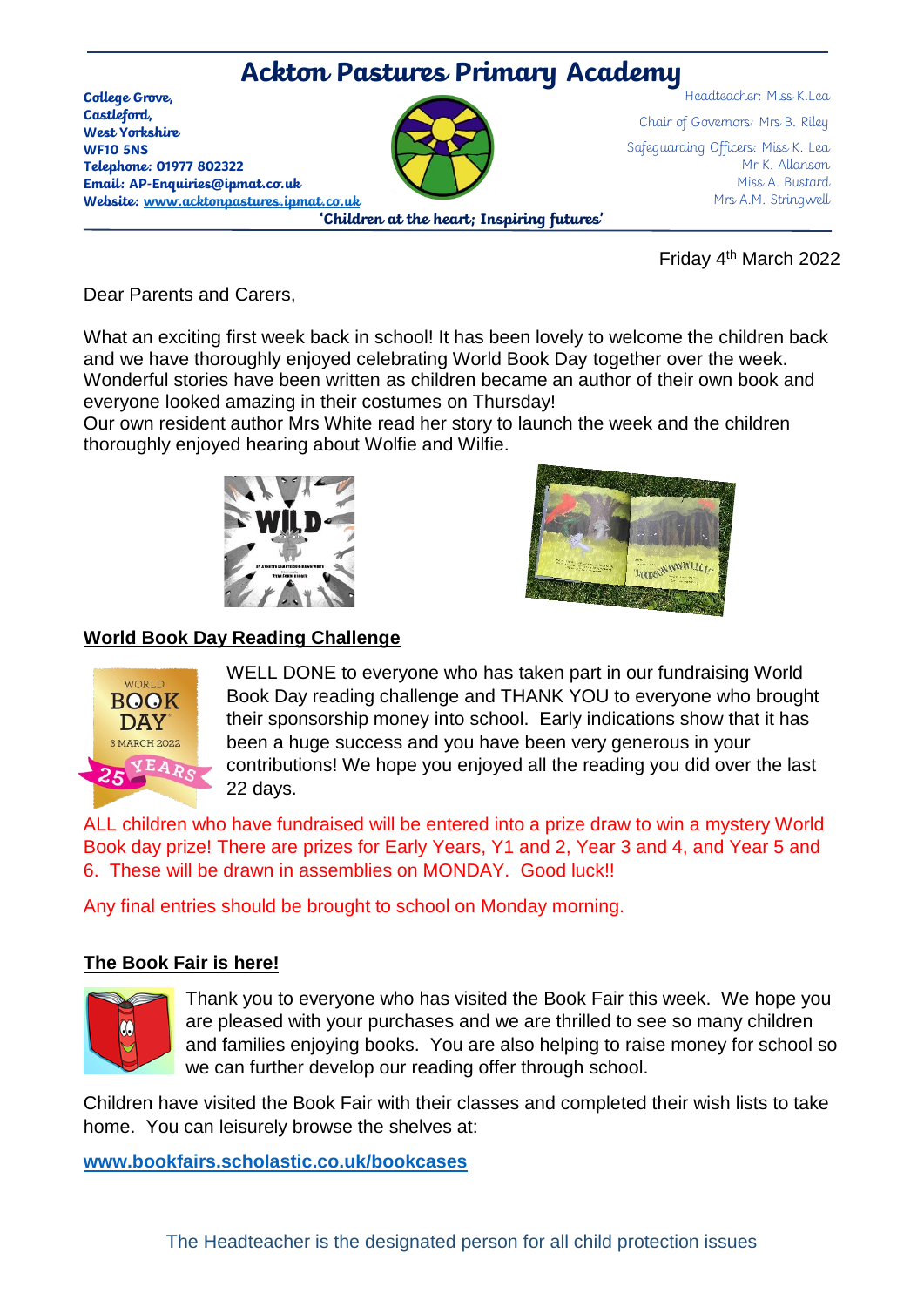## **Picture News**

Picture News is a resource we use to provide our children with opportunities to learn from the world around us. We look at and discuss a current issue and question that is linked to the news. This helps to open up the world for the children and broaden their interests so that they can make more informed decisions.

This week's issue is shown on the poster below. We would encourage you to talk about this at home with the children. There are no right or wrong answers, it is an opportunity to discuss opinions together.





#### **Attendance**

| RL             | 97.7% |
|----------------|-------|
| <b>RP</b>      | 94.6% |
| 1 <sub>C</sub> | 97.9% |
| 1/2S           | 87.1% |
| 2V             | 94.8% |
| 3B             | 97.8% |
| 3/4H           | 90.4% |
| 4S             | 97.8% |
| 5AP            | 91.5% |
| 5/6L           | 98.6% |
| 6W             | 84.6% |

Congratulations to all those classes with a percentage above our school target of 97% and a special congratulations to  $5/6L$  who had the highest percentage this week!

We currently have a vacancy for a Premises Supervisor. Please see our website for further information. <https://acktonpastures.ipmat.co.uk/our-school/job-vacancies/>